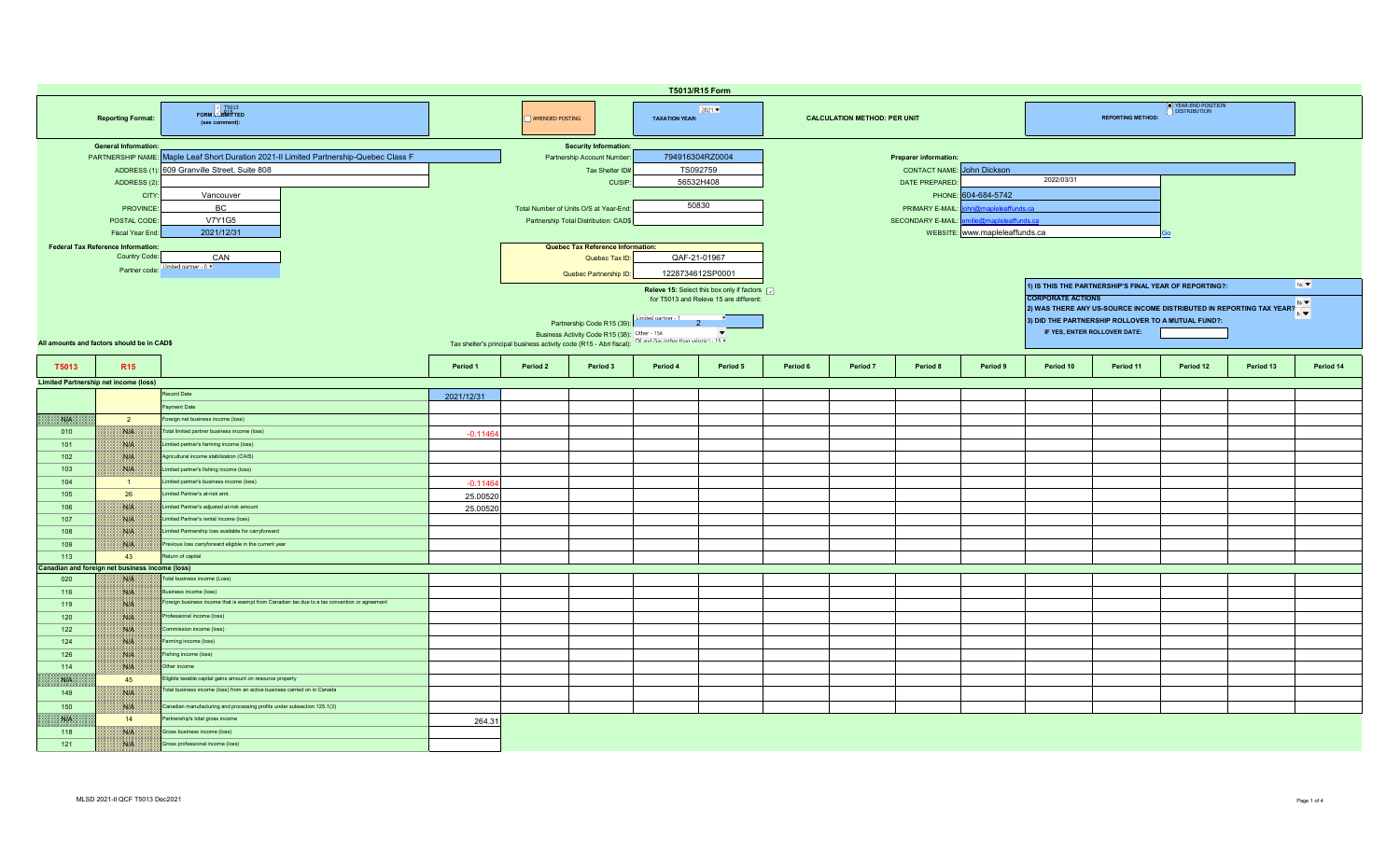| T5013                        | R <sub>15</sub>                                       |                                                                                                 | Period 1 | Period 2 | Period 3 | Period 4 | Period 5 | Period 6 | Period 7 | Period 8 | Period 9 | Period 10 | Period 11 | Period 12 | Period 13 | Period 14 |
|------------------------------|-------------------------------------------------------|-------------------------------------------------------------------------------------------------|----------|----------|----------|----------|----------|----------|----------|----------|----------|-----------|-----------|-----------|-----------|-----------|
| 123                          | W                                                     | Gross commission income (loss)                                                                  |          |          |          |          |          |          |          |          |          |           |           |           |           |           |
| 125                          | <b>NIB</b>                                            | Gross farming income (loss)                                                                     |          |          |          |          |          |          |          |          |          |           |           |           |           |           |
| 127                          | NIA                                                   | Gross fishing income (loss)                                                                     |          |          |          |          |          |          |          |          |          |           |           |           |           |           |
|                              |                                                       | >>> Canadian and foreign net business income (loss) - Jurisdiction Allocation                   |          |          |          |          |          |          |          |          |          |           |           |           |           |           |
| $\blacktriangledown$         |                                                       |                                                                                                 |          |          |          |          |          |          |          |          |          |           |           |           |           |           |
| $\blacktriangledown$         |                                                       |                                                                                                 |          |          |          |          |          |          |          |          |          |           |           |           |           |           |
| $\blacktriangledown$         |                                                       |                                                                                                 |          |          |          |          |          |          |          |          |          |           |           |           |           |           |
| $\blacktriangledown$         |                                                       |                                                                                                 |          |          |          |          |          |          |          |          |          |           |           |           |           |           |
| $\blacktriangledown$         |                                                       |                                                                                                 |          |          |          |          |          |          |          |          |          |           |           |           |           |           |
| $\blacktriangledown$         |                                                       |                                                                                                 |          |          |          |          |          |          |          |          |          |           |           |           |           |           |
| $\blacktriangledown$         |                                                       |                                                                                                 |          |          |          |          |          |          |          |          |          |           |           |           |           |           |
|                              | Canadian and foreign investments and carrying charges |                                                                                                 |          |          |          |          |          |          |          |          |          |           |           |           |           |           |
| 110                          | $\overline{\mathbf{3}}$                               | Canadian and foreign net rental income (loss)                                                   |          |          |          |          |          |          |          |          |          |           |           |           |           |           |
| 111                          | $\overline{4}$                                        | Foreign net rental income (loss)                                                                |          |          |          |          |          |          |          |          |          |           |           |           |           |           |
| 112                          | NA                                                    | Foreign net rental income that is exempt from Canadian tax due to a tax convention or agreement |          |          |          |          |          |          |          |          |          |           |           |           |           |           |
| 117                          | <b>Bible</b>                                          | Gross Canadian and foreign rental income                                                        |          |          |          |          |          |          |          |          |          |           |           |           |           |           |
| 128                          | $\overline{7}$                                        | nterest from Canadian sources                                                                   |          |          |          |          |          |          |          |          |          |           |           |           |           |           |
|                              |                                                       |                                                                                                 | 0.00520  |          |          |          |          |          |          |          |          |           |           |           |           |           |
| 146                          | 7                                                     | Other investment income                                                                         |          |          |          |          |          |          |          |          |          |           |           |           |           |           |
| $128 + 146$                  | Total of 7                                            | Actual amount of dividends (other than eligible dividends)                                      | 0.00520  |          |          |          |          |          |          |          |          |           |           |           |           |           |
| 129                          | 6 <b>B</b>                                            |                                                                                                 |          |          |          |          |          |          |          |          |          |           |           |           |           |           |
| 132                          | 6A                                                    | Actual amount of eligible dividends                                                             |          |          |          |          |          |          |          |          |          |           |           |           |           |           |
| 135                          | 8                                                     | oreign dividend and interest income                                                             |          |          |          |          |          |          |          |          |          |           |           |           |           |           |
| 137                          | 13                                                    | susiness investment loss                                                                        |          |          |          |          |          |          |          |          |          |           |           |           |           |           |
| 145                          | 15B                                                   | Oividend rental arrangement compensation payments                                               |          |          |          |          |          |          |          |          |          |           |           |           |           |           |
| 210                          | <b>15A</b>                                            | Total carrying charges                                                                          |          |          |          |          |          |          |          |          |          |           |           |           |           |           |
|                              |                                                       | >>> Canadian and foreign investments and carrying charges - Jurisdiction allocation             |          |          |          |          |          |          |          |          |          |           |           |           |           |           |
| $\blacktriangledown$         |                                                       |                                                                                                 |          |          |          |          |          |          |          |          |          |           |           |           |           |           |
| $\blacktriangledown$         |                                                       |                                                                                                 |          |          |          |          |          |          |          |          |          |           |           |           |           |           |
| $\overline{\phantom{a}}$     |                                                       |                                                                                                 |          |          |          |          |          |          |          |          |          |           |           |           |           |           |
| $\blacktriangledown$         |                                                       |                                                                                                 |          |          |          |          |          |          |          |          |          |           |           |           |           |           |
| $\overline{\phantom{0}}$     |                                                       |                                                                                                 |          |          |          |          |          |          |          |          |          |           |           |           |           |           |
| $\blacktriangledown$         |                                                       |                                                                                                 |          |          |          |          |          |          |          |          |          |           |           |           |           |           |
| ther amounts and information |                                                       |                                                                                                 |          |          |          |          |          |          |          |          |          |           |           |           |           |           |
| 030                          | NIA                                                   | Total capital gain (loss)                                                                       |          |          |          |          |          |          |          |          |          |           |           |           |           |           |
| 151                          | 10                                                    | Capital gains (losses) [R15: used to calculate the deduction]                                   |          |          |          |          |          |          |          |          |          |           |           |           |           |           |
| 151                          | 12                                                    | Capital gains (losses) [R15: not used to calculate the deduction]                               |          |          |          |          |          |          |          |          |          |           |           |           |           |           |
| 159                          | 11                                                    | Capital gains reserve                                                                           |          |          |          |          |          |          |          |          |          |           |           |           |           |           |
| 040                          | 5 <sub>5</sub>                                        | Capital cost allowance                                                                          |          |          |          |          |          |          |          |          |          |           |           |           |           |           |
| NA                           | 9                                                     | Patronage dividends from a cooperative                                                          |          |          |          |          |          |          |          |          |          |           |           |           |           |           |
| SSB.                         | 16                                                    | Quebec income tax withheld at source                                                            |          |          |          |          |          |          |          |          |          |           |           |           |           |           |
| WB.                          | 34                                                    | R15: Exploration expenses - Northern Quebec                                                     |          |          |          |          |          |          |          |          |          |           |           |           |           |           |
| 水田                           | 21B                                                   | nvestment tax credit (R15 only: Other Property)                                                 |          |          |          |          |          |          |          |          |          |           |           |           |           |           |
| <b>SAFE</b>                  | 24A                                                   | Member Corp's share of debt                                                                     |          |          |          |          |          |          |          |          |          |           |           |           |           |           |
| S.B                          | 24B                                                   | Member Corp's share of qualified property                                                       |          |          |          |          |          |          |          |          |          |           |           |           |           |           |
| <b>SALE</b>                  | <b>24C</b>                                            | Member Corp's share of total assets                                                             |          |          |          |          |          |          |          |          |          |           |           |           |           |           |
| <b>SIE</b>                   | 27                                                    | imited Partnership Loss                                                                         |          |          |          |          |          |          |          |          |          |           |           |           |           |           |
| SVN.                         | 32                                                    | Exploration exp. Incurred in Quebec                                                             |          |          |          |          |          |          |          |          |          |           |           |           |           |           |
| NP                           | 33                                                    | Surface mining/oil&gas exploration exp. in Quebec                                               |          |          |          |          |          |          |          |          |          |           |           |           |           |           |
| NB.                          | $35 - 28$                                             | Amt. Of assistance corresponding to exp. Reported in 28 on R15                                  |          |          |          |          |          |          |          |          |          |           |           |           |           |           |
| Nik                          | 35-29                                                 | Amt. Of assistance corresponding to exp. Reported in 30 on R15                                  |          |          |          |          |          |          |          |          |          |           |           |           |           |           |
| <b>SAFE</b>                  | 35-30                                                 | Amt. Of assistance corresponding to exp. Reported in 32 on R15                                  |          |          |          |          |          |          |          |          |          |           |           |           |           |           |
| SS                           | 35-32                                                 | Amt. Of assistance corresponding to exp. Reported in 33 on R15                                  |          |          |          |          |          |          |          |          |          |           |           |           |           |           |
|                              |                                                       |                                                                                                 |          |          |          |          |          |          |          |          |          |           |           |           |           |           |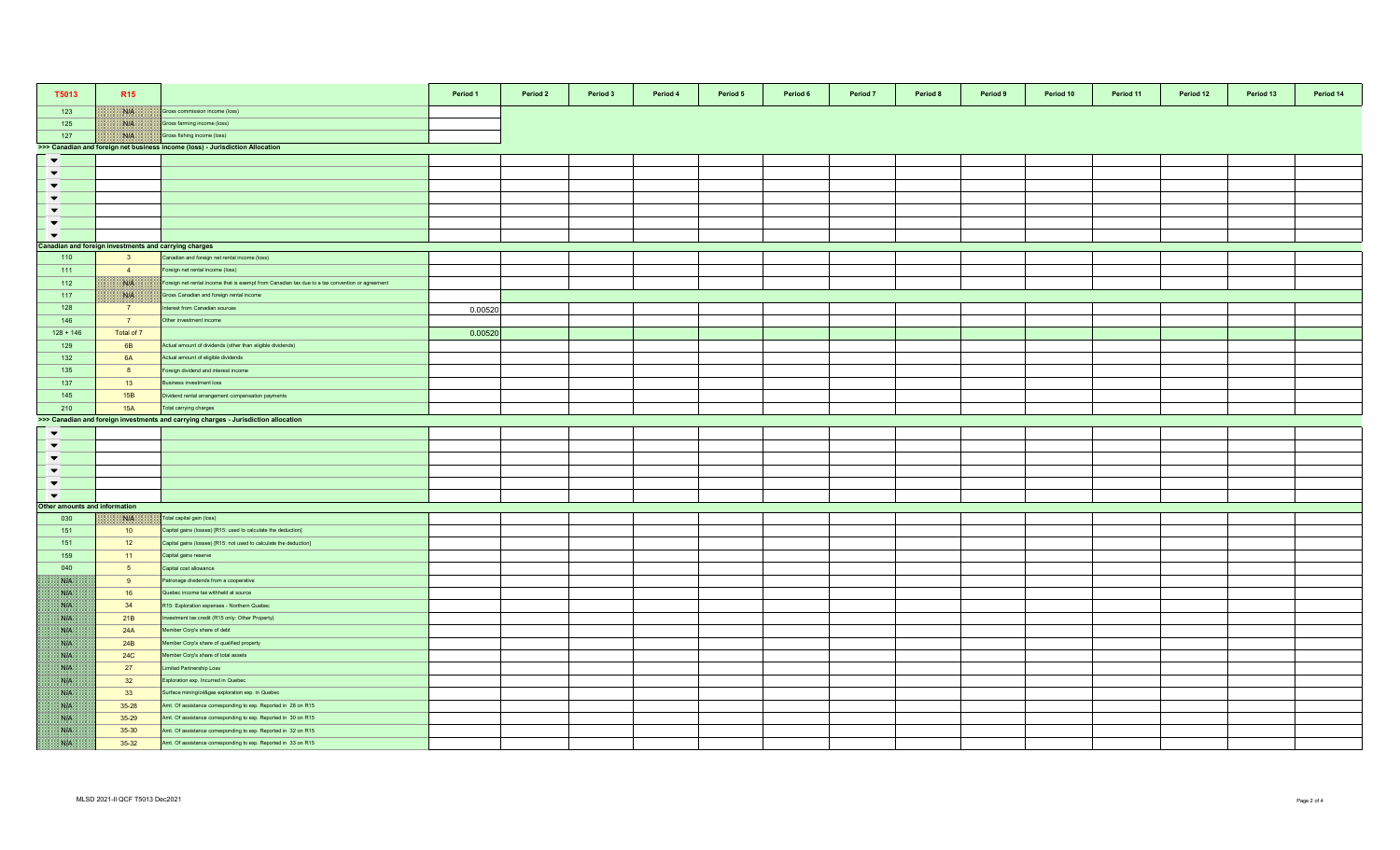| T5013                          | R <sub>15</sub> |                                                                                                     | Period 1<br>Period 2 | Period 3 | Period 4 | Period 5 | Period 6 | Period 7 | Period 8 | Period 9 | Period 10 | Period 11 | Period 12 | Period 13 | Period 14 |
|--------------------------------|-----------------|-----------------------------------------------------------------------------------------------------|----------------------|----------|----------|----------|----------|----------|----------|----------|-----------|-----------|-----------|-----------|-----------|
| NK                             | 35-33           | Amt. Of assistance corresponding to exp. Reported in 33 on R15                                      |                      |          |          |          |          |          |          |          |           |           |           |           |           |
| 80A                            | 35-34           | Research amt. of assistance corresponding to exp. Reported in 34 on R15                             |                      |          |          |          |          |          |          |          |           |           |           |           |           |
| 3812                           | 42              | Percentage of business carried on in Quebec by the partnership                                      |                      |          |          |          |          |          |          |          |           |           |           |           |           |
| 171                            | 17              | Foreign tax paid on non-business income                                                             |                      |          |          |          |          |          |          |          |           |           |           |           |           |
| 172                            | 18              | oreign tax paid on business income                                                                  |                      |          |          |          |          |          |          |          |           |           |           |           |           |
| 173                            | 28              | Cdn Exploration Expenses (CEE)                                                                      |                      |          |          |          |          |          |          |          |           |           |           |           |           |
| 174                            | 29              | Cdn Development expenses (CDE)                                                                      |                      |          |          |          |          |          |          |          |           |           |           |           |           |
| 175                            | 30              | Cdn Oil and gas property exp (COPGE)                                                                |                      |          |          |          |          |          |          |          |           |           |           |           |           |
| 176                            | 31              | oreign exploration and development expenses (FEDE)                                                  |                      |          |          |          |          |          |          |          |           |           |           |           |           |
| 182                            | 19              | Eligible amount of charitable donations                                                             |                      |          |          |          |          |          |          |          |           |           |           |           |           |
| 183                            | 20              | Eligible amount of cultural and ecological gifts                                                    |                      |          |          |          |          |          |          |          |           |           |           |           |           |
|                                |                 | >>> Other amounts and information - T5013 jurisdiction allocation and R15 complementary information |                      |          |          |          |          |          |          |          |           |           |           |           |           |
| Н<br>$\overline{\phantom{a}}$  |                 |                                                                                                     |                      |          |          |          |          |          |          |          |           |           |           |           |           |
| <b>THE ST</b>                  |                 |                                                                                                     |                      |          |          |          |          |          |          |          |           |           |           |           |           |
|                                |                 |                                                                                                     |                      |          |          |          |          |          |          |          |           |           |           |           |           |
| $\overline{\phantom{a}}$       |                 |                                                                                                     |                      |          |          |          |          |          |          |          |           |           |           |           |           |
| <b>TIME</b>                    |                 |                                                                                                     |                      |          |          |          |          |          |          |          |           |           |           |           |           |
| $\blacksquare$                 |                 |                                                                                                     |                      |          |          |          |          |          |          |          |           |           |           |           |           |
|                                |                 |                                                                                                     |                      |          |          |          |          |          |          |          |           |           |           |           |           |
| $\blacksquare$                 |                 |                                                                                                     |                      |          |          |          |          |          |          |          |           |           |           |           |           |
| <b>POST</b>                    |                 |                                                                                                     |                      |          |          |          |          |          |          |          |           |           |           |           |           |
|                                |                 |                                                                                                     |                      |          |          |          |          |          |          |          |           |           |           |           |           |
| $\sim$                         |                 |                                                                                                     |                      |          |          |          |          |          |          |          |           |           |           |           |           |
| <b>Contract</b>                |                 |                                                                                                     |                      |          |          |          |          |          |          |          |           |           |           |           |           |
|                                |                 | <b>Renounced Canadian exploration and development expenses</b>                                      |                      |          |          |          |          |          |          |          |           |           |           |           |           |
| 190                            | 60              | Cdn exploration expense - renunciation                                                              | 23.25473             |          |          |          |          |          |          |          |           |           |           |           |           |
| 191                            | 61              | Cdn development expense - renunciation                                                              |                      |          |          |          |          |          |          |          |           |           |           |           |           |
| 192                            | ma              | Cdn exploration expense - assistance                                                                |                      |          |          |          |          |          |          |          |           |           |           |           |           |
| 193                            | NG              | Cdn development expense - assistance                                                                |                      |          |          |          |          |          |          |          |           |           |           |           |           |
| 196                            | <b>NIP</b>      | Reduction - Portion subject int. free                                                               |                      |          |          |          |          |          |          |          |           |           |           |           |           |
| 194                            | <b>Sille</b>    | Amount - Exp qualifying for ITC                                                                     | 22.91985             |          |          |          |          |          |          |          |           |           |           |           |           |
| 195                            | NIK             | Amount - Portion subject int. free                                                                  |                      |          |          |          |          |          |          |          |           |           |           |           |           |
| 197                            | NIK             | BC - Expenses - Tax Credit                                                                          | 0.86554              |          |          |          |          |          |          |          |           |           |           |           |           |
| 198                            | NIA             | SK - Expenses - Tax Credit                                                                          |                      |          |          |          |          |          |          |          |           |           |           |           |           |
| 199                            |                 | MB - Expenses - Tax Credit                                                                          |                      |          |          |          |          |          |          |          |           |           |           |           |           |
| 200                            | <b>SALE</b>     | ON - Expenses - Tax Credit                                                                          | 0.40136              |          |          |          |          |          |          |          |           |           |           |           |           |
| <b>ANTE</b>                    | 62              | Quebec Exploration Expense                                                                          | 18.10602             |          |          |          |          |          |          |          |           |           |           |           |           |
| NB                             | 63              | Quebec surface mining exploration or oil and gas exploration expenses                               | 17.07228             |          |          |          |          |          |          |          |           |           |           |           |           |
| 880%                           | 64              | Exploration expenses - Northern Quebec                                                              | 5.23455              |          |          |          |          |          |          |          |           |           |           |           |           |
| NB.                            | 65              | Security issues expenses                                                                            | 0.01710              |          |          |          |          |          |          |          |           |           |           |           |           |
| N/L                            | 66-60           | Amt. of assistance corresponding to exp. reported in 60                                             |                      |          |          |          |          |          |          |          |           |           |           |           |           |
| <b>SYN</b>                     | 66-61           | Amt. of assistance corresponding to exp. reported in 61                                             |                      |          |          |          |          |          |          |          |           |           |           |           |           |
| 一致的                            | 66-62           | Amt. of assistance corresponding to exp. reported in 62                                             |                      |          |          |          |          |          |          |          |           |           |           |           |           |
| NP                             | 66-63           | Amt. of assistance corresponding to exp. reported in 63                                             |                      |          |          |          |          |          |          |          |           |           |           |           |           |
| WB                             | 66-64           | Amt. of assistance corresponding to exp. reported in 64                                             |                      |          |          |          |          |          |          |          |           |           |           |           |           |
| <b>Tax Shelter Information</b> |                 |                                                                                                     |                      |          |          |          |          |          |          |          |           |           |           |           |           |
| 201                            | 50              | Number of units acquired                                                                            | 1.00000              |          |          |          |          |          |          |          |           |           |           |           |           |
| 202                            | 51              | Cost per unit                                                                                       | 25.00000             |          |          |          |          |          |          |          |           |           |           |           |           |